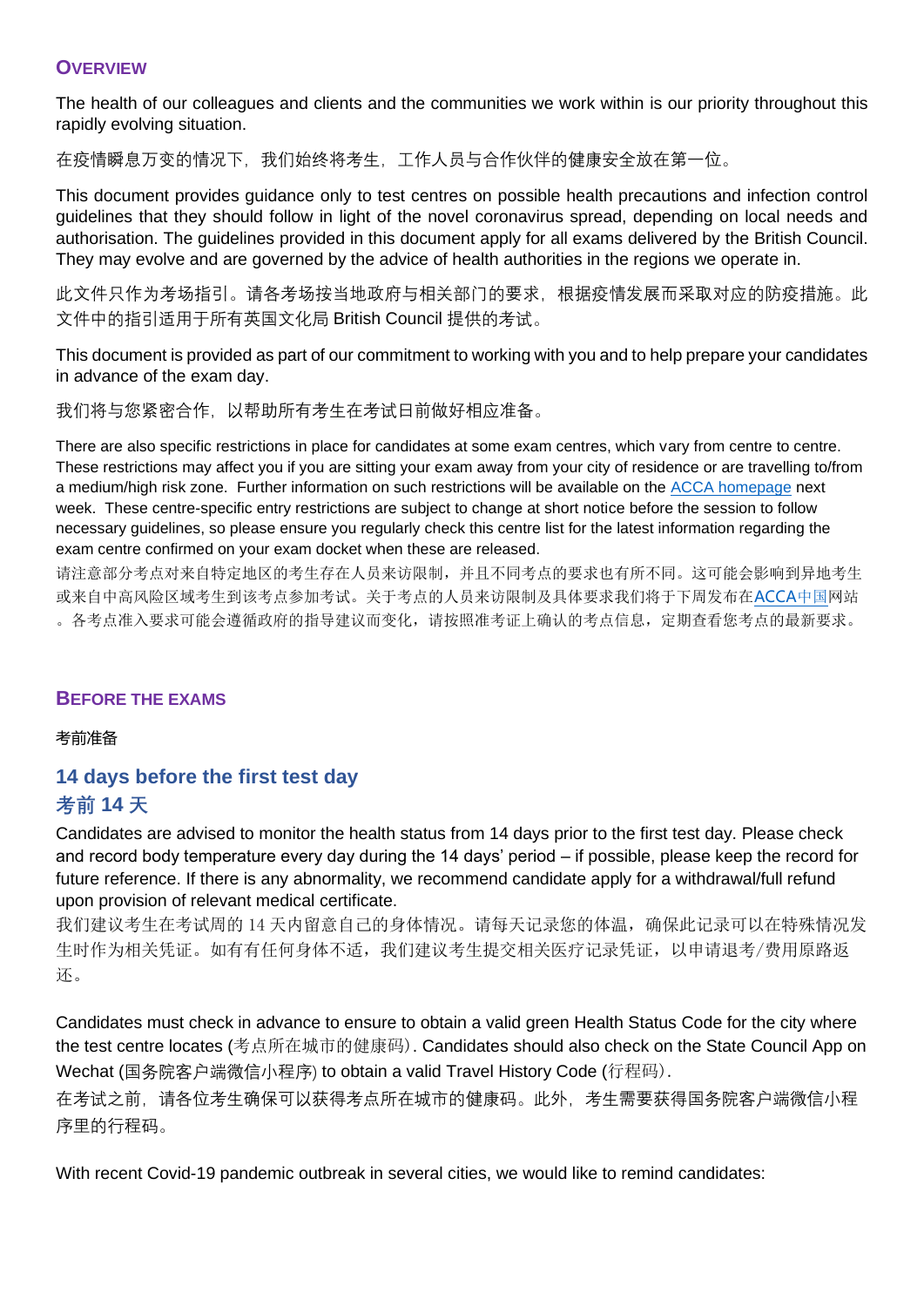• **Important! Please avoid any unnecessary cross-city travel during the 14 days before exam day.** Candidates' recent travel history prior to the exam may affects their entry to test centre(s) or the city where the test centre locates.

因近期少部分城市的疫情爆发,请各位考生留意以下信息:

• 请在考前 14 天内避免任何不必要的跨市出行。考前的出行记录有可能导致考生无法进入考场, 或无法进 入考场所在城市。

Candidates must check in advance about **test venue specific entry requirements** and pandemic prevention procedures, e.g. requirements about 24 hours/48 hours/7 days nucleic acid test report, any quarantine or isolation requirement, etc. These requirements may change depending on how the situation evolves, so it's highly recommended that candidates should double check the requirements before the exams.

考生务必在考前查看考场准入要求与防疫要求,如提供考前 24 小时/48 小时/7 天以内的核酸检测报告,当地 是否有隔离要求。相关要求可能会根据疫情发展而变更,因此我们强烈建议考生在考前查看相关信息。

Each individual municipal cities or provinces may implement their own quarantine and monitoring measures to any visitors from cities or provinces which is or used to be classified as medium/high-risk area. The list of the high and medium risk areas is updated continually and can be found on the State Council App on

Wechat (国务院客户端微信小程序) (please search under the section "疫情风险查询" for the relevant

district). If candidates live in a city or province which is or used to be classified as medium/high-risk area, candidate should check in advance and follow local governmental policies and pandemic prevention procedures before transporting to the test venue.

对于来自疫情中高风险区与的旅客,当地市政府或省厅可能会有当地的隔离与监测要求。中高风险区域名单 会在国务院客户端微信小程序持续更新(请点击"疫情风险查询"以查看相关区域信息)。如考生所在地为 疫情中高风险区域,请在出行之前确认考场所在地的防疫要求。

# **Candidate is not eligible to attend exam if:**

- The candidate is under 14-day compulsory quarantine, stay-at-home order, medical surveillance or a self-quarantine order, as specified by the China Government.
- The candidate has a high temperature (higher than 37.3 degrees Celsius), persistent cough, difficulty in breathing or other flu-like symptoms.

如考生处于以下情况,请勿参加考试:

- · 处于 14 天强制性隔离,居家隔离,医疗监测或任何中国政府要求的自我隔离。
- · 发烧(体温高于 37.3 摄氏度),持续咳嗽,呼吸困难或出现其他流感症状。

### **Candidate under 18 years of age:**

# **如考生年龄为 18 岁以下**

All candidates under 18 years of age will be contacted prior to the exam session by the British Council and be informed of the British Council child protection policy as well as test day safe-guarding procedures.

18 岁以下的考生将在考前接到英国文化局的电话,告知英国文化局儿童保护条例的信息与考试当天的自我防 护措施。

### **DURING EXAM DAYS**

考试当天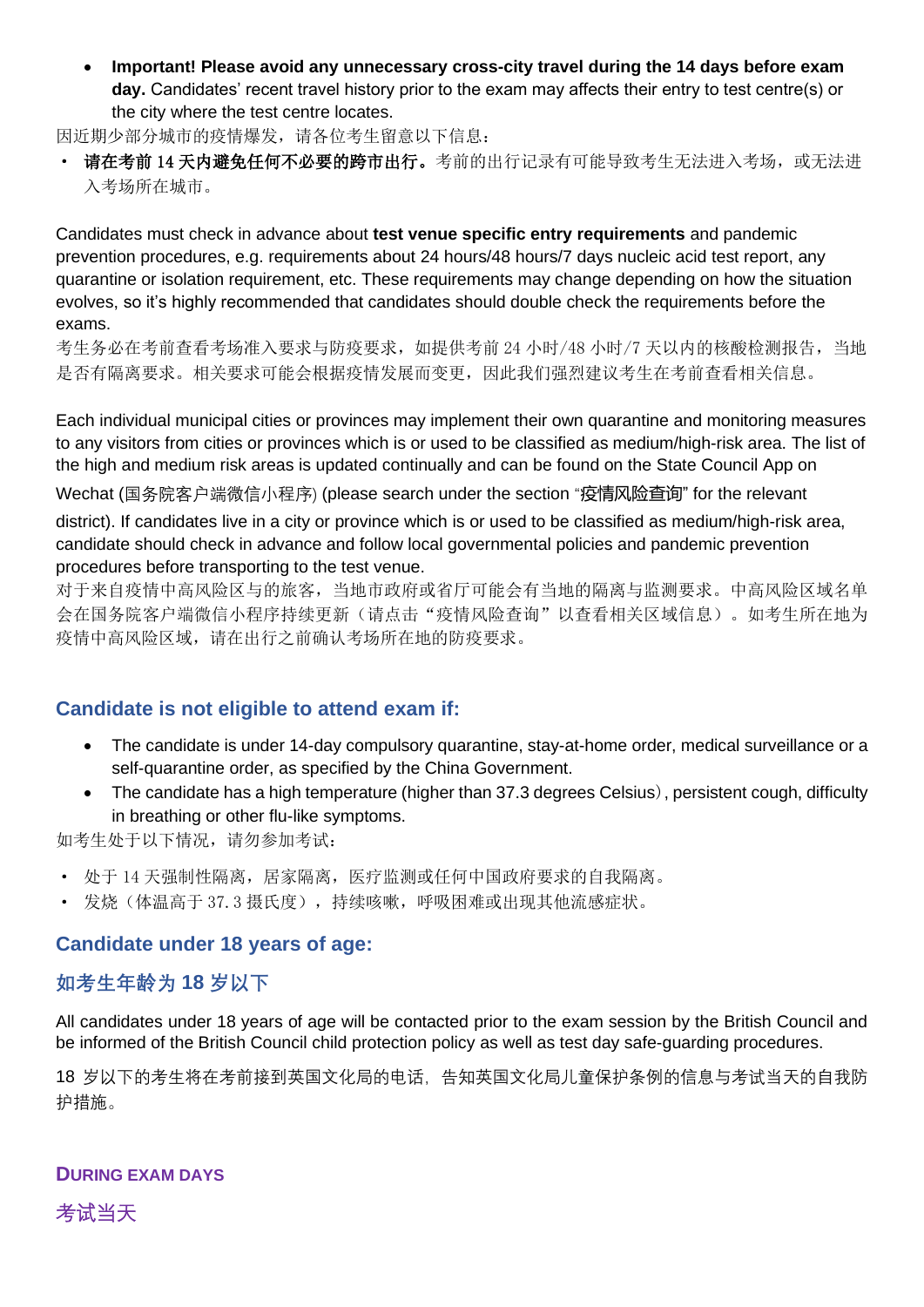# **Social Distancing**

# **保持社交距离**

Candidate, staff and community safety is of paramount importance and many test venues will be implementing social distancing measures in accordance with local authority directives.

考生,工作人员与合作伙伴的安全保障工作是重中之重。考场将会根据当地相关部门要求以制定保持社交距 离的安排。

Candidates will be reminded of keeping social distance in all possible occurrences, and 1 metre social distance should be clearly marked in queueing/waiting area.

在任何合适的情况下,我们将提醒考生保持安全距离,排队区与等候区将会标出一米安全社交距离的标记。

# **Transportation & Report to Test Centres**

### **提前到**达考场

It is suggested all candidates arrive at test centres at least **60 minutes** prior to the test. In some locations, advanced central reporting is required for fetching the entrance permit from the test venues.

我们建议所有考生在考前 60 分钟到达考场。在部分考场,考生需要在进入考场之前获得考场的准入证。

### **Supplementary Signage at the Venues**

# 考场中的各处标识

Candidates may find additional signage at multiple points, e.g. entrance of the venue, registration areas, waiting areas, and washrooms, to promote the awareness and healthy behaviours. These signs could be posters, leaflets or electronic bulletins.

Additional signs will be placed to mark the proper social distance at waiting/queueing area to better manage candidates crowd.

考生会在考场看到各种标识,如考场入口,签到区,等候区与洗手间,以便考生找到对应区域。这些标识有 可能出现在海报,小册子或电子公告栏中。

额外的安全距离标识将出现在排队区与等候区,以便管理。

### **The Use of Personal Protective Equipment at Venues**

# 考场个人防护用品

**Candidates as well as our venue staff should bring and wear a face mask that covers mouth and nose upon the arrival of test centre and during any part of the exam.**

**考生与考场的工作人员,均须在进入考场时,与考试期间佩戴覆盖鼻子与嘴巴的口罩。**

**Candidate masks must be temporarily removed at the request of an invigilator during registration, ID checks and after any toilet breaks.** Invigilators will inspect face masks for any evidence of malpractice e.g. crib notes.

**如考官要求,确认身份信息与从洗手间回到考场时,考生需要短时间移除口罩。**考官将检查口罩,以防止任 何违规行为发生,如夹带纸条。

For other personal protective equipment, such as gloves, goggles, etc. they should be allowed into testing area after being checked and confirmed with no sign of possible cheating. The personal protective equipment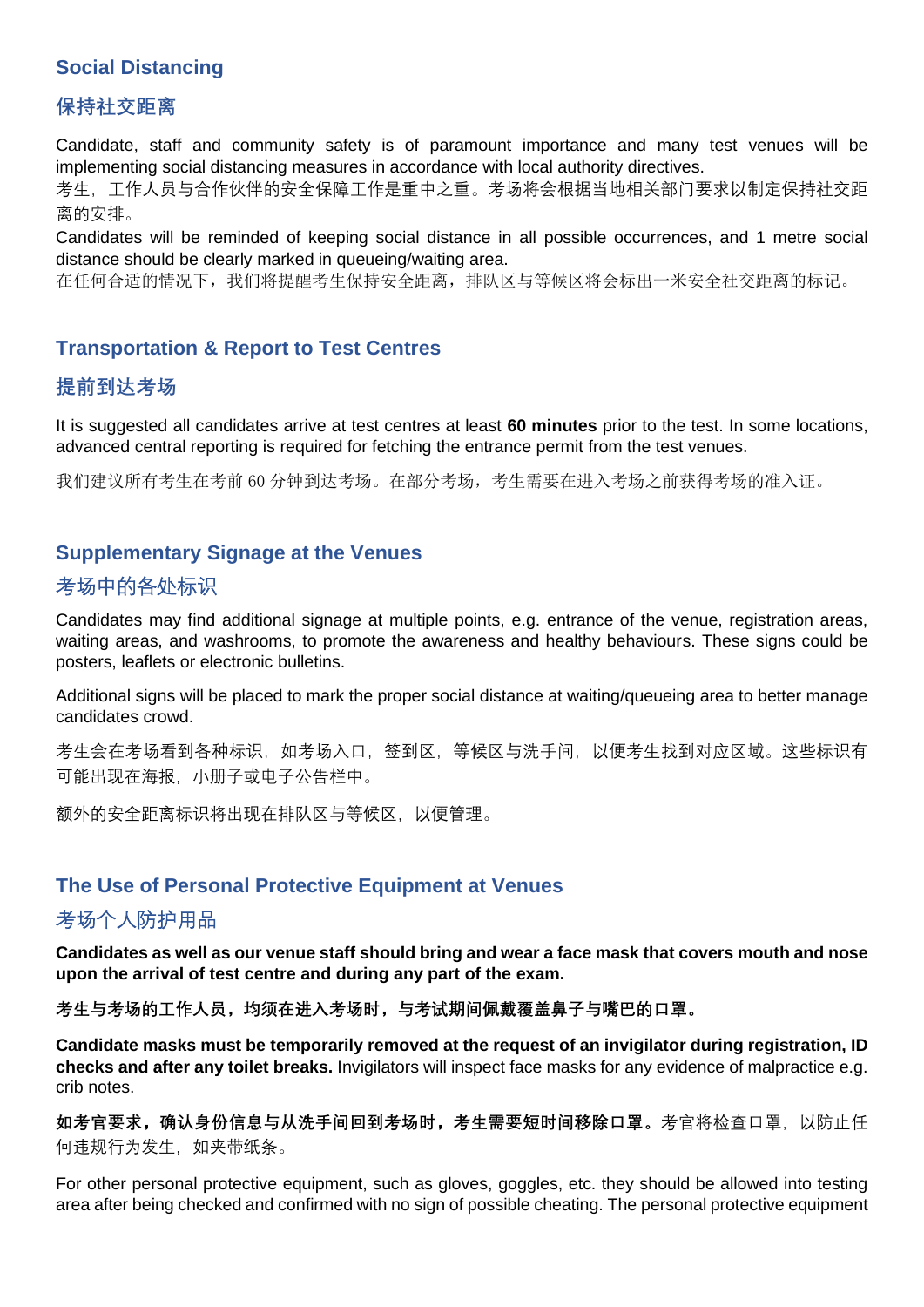will only be allowed into testing area under the circumstance that it will not jeopardise the test security or bring inconvenience to other candidates.

其他个人防护用品,如手套,眼镜等,在通过检查并确认没有作弊风险后,考生可以将其带入考试区。请确 保个人防护用品不会危害考场安全,并不会影响其他考生。

### **Temperature Checks at Venues**

### 考场体温测量

All exam centres in mainland China will deploy temperature screening at venues.

Temperature checking will take place as soon as candidates enter the venue and before they enter the testtaking area. Screening teams are required to wear the Personal Protective Equipment (PPE), including mask and gloves, when taking temperatures.

所有中国大陆区域的考场将实行体温测量。

在考生到达考场后,进入考试区前,工作人员将会对考生进行体温测量。在体温测量时,请考生确保带好个 人防护用品,如口罩与手套。

Any candidate who has a temperature higher than **37.3** degrees Celsius is to:

- Be provided with a mask if he/she does not have his/her own one and have his/her temperature retaken after 5 minutes and, if it is still more than 37.3 degrees, the screening team is to fill in details as required in the temperature checking log, then deny the candidate's entry into the test area and to advise him/her to see a doctor.
- For candidate who is denied the entry to the test area, he/she will be asked to go to Holding Area first. This will be reported to the British Council immediately and may be escalated to the local healthy authority if it is required.

如考生的检测结果高于 37.3 摄氏度:

- 如未携带口罩,考生将会获得一个口罩,并在 5 分钟后再次测量体温。如检测结果仍然高于 37.3 摄氏 度,负责体温测量的工作人员将会记录详细情况,拒绝考生进入考试区,并建议考生尽快就诊。
- 在考生被拒绝进入考试区后,此考生将被带到留观区。工作人员将把情况上报至英国文化局。如有需 要,考生将被带到当地防疫部门。

### **Health Status Code**

#### **健康码**

Candidates will be required to present the health status code before entering the testing area. Candidate with green code will be allowed into testing area. This usually will be checked along with the temperature screening upon their arrival at the test venue.

进入考试区前,考生需要出示自己的健康码。确认健康码为绿色后,考生方可进入考场。健康码检查通常与 体温测量同时进行。

It is strongly recommended that all candidates should complete the registration online in advance and obtain the designated health code as per the directives from local health authorities.

我们强烈建议所有考生提前完成网上登记,并根据当地防疫部门指引,尽早获得指定的健康码。

Candidates presenting a health code with warning colours (red or amber), will be denied the entry to the test area.